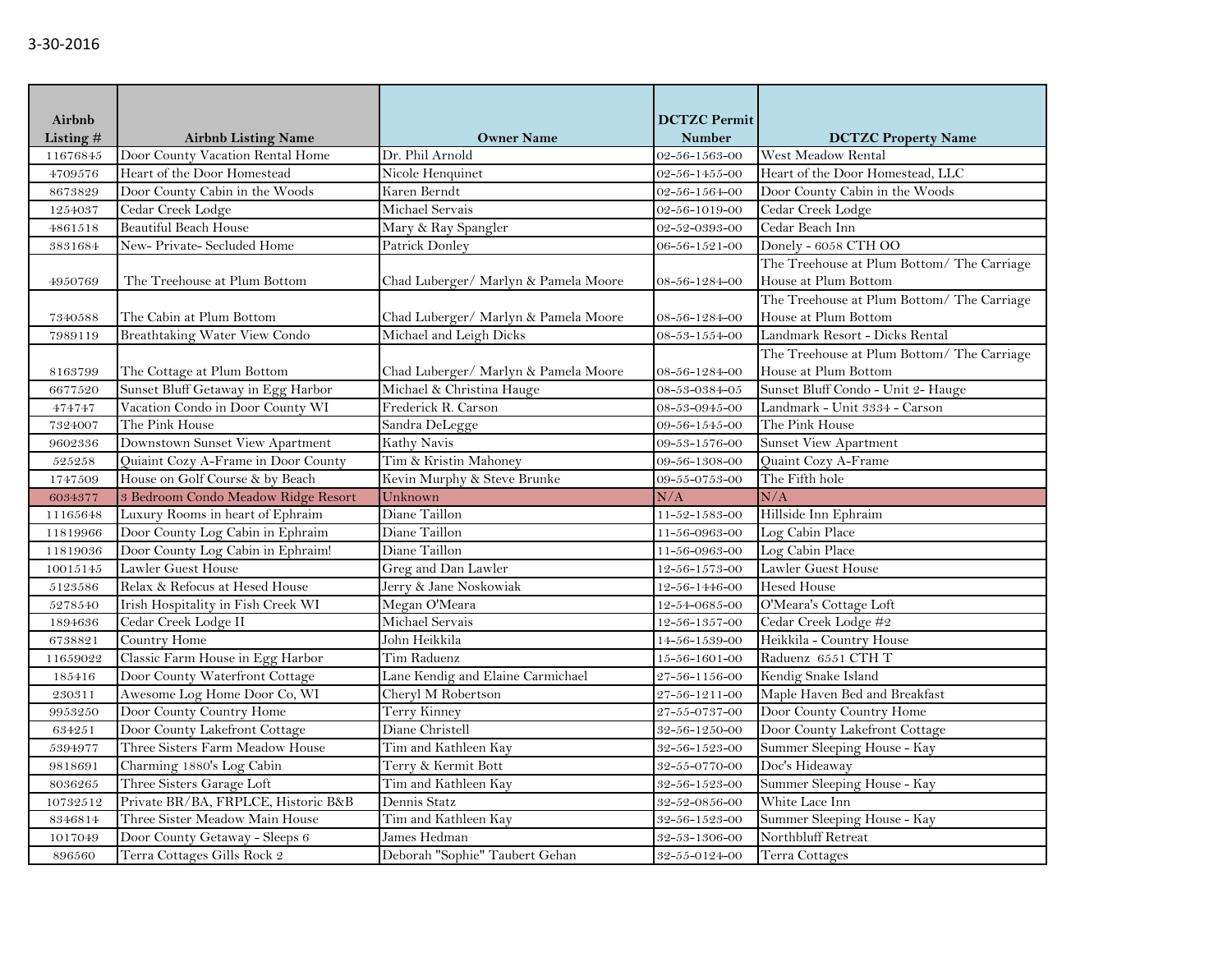| 1036370  | Eclectic Style Cottage                | Tim Raduenz                    | 32-56-0930-00         | EBDC-Raduenz                             |
|----------|---------------------------------------|--------------------------------|-----------------------|------------------------------------------|
| 897991   | Terra Cottages Gills Rock, Door Co.   | Deborah "Sophie" Taubert Gehan | 32-55-0124-00         | Terra Cottages                           |
| 8282578  | The Cottage on Cottage Rd             | Mark and Kari Speltz           | 32-56-1560-00         | The Cottage on Cottage Road              |
| 3904298  | Tree Tops Delight II                  | Eileen and Geordge True        | 32-56-1331-00         | Tree Top Delight - True                  |
| 9091864  | Porthaven                             | Joe Fittshur                   | 32-56-1329-00         | Port Haven Executive Home                |
| 1300502  | Treetops Delight in Northern Door     | Eileen and Geordge True        | 32-56-1331-00         | Tree Top Delight - True                  |
| 896385   | Sunny Cottage in Ellson Bay           | Deborah "Sophie" Taubert Gehan | 32-55-0124-00         | Terra Cottages                           |
| 63831822 | Nor Dor Escape                        | Benjamin Piller                | 32-56-1418-00         | Piller-Gill Rock                         |
| 12034716 | Fleetwing Cottage on Garrett Bay      | Mary Ann Rademacher            | 32-55-0455-00         | Fleetwing                                |
| 1807644  | First Floor with Forest View          | Loren & Helen Fandrei          | 32-56-1341-00         | Granpa's House Rental Door Co WI         |
| 4860774  | Huge House on Glidden Drive           | Mary & Ray Spangler            | 33-56-0400-00         | Mary's Beach House                       |
| 3047435  | Cottage on Lake in State Park         | Barb & Gil Hoffman             | 33-56-1429-00         | Cottage on Lake                          |
| 11467573 | North Spring Rentals                  | Alma & Vilius Vaicekauskas     | 34-56-1350-00         | North Spring Rentals                     |
| 2613362  | The Cotter Cottage                    | <b>Brandon Cotter</b>          | 34-56-1371-00         | The Cotter Cottage                       |
| 3518762  | Downtown Sturgeon Bay, Door County    | Hans Reumschuessel             | $35 - 56 - 1437 - 00$ | Downtown Sturgeon Bay                    |
| 3324489  | Downtown Sturgeon Bay, Arbor          | RME Holdings - Robert Esposito | $35 - 53 - 1452 - 00$ | Arbor and Postcard - RME Holdings        |
| 8129738  | Sturgeon Bay Doll House               | Patrice Sebastian              | $35 - 56 - 1565 - 00$ | Sturgeon Bay Doll House                  |
| 10704789 | Private BR/BA, WHRPL, Historic B&b    | Dennis Statz                   | 35-52-0856-00         | White Lace Inn                           |
| 9506189  | Diplomat Bed and Breakfast            | Tami Dal Santo                 | 35-54-1544-00         | Diplomat Bed and Breakfast               |
| 4692800  | The Magnolia Suite                    | Diane Allen & Mike Perski      | 35-53-1096-00         | The Magnolia                             |
| 3190446  | Downtown Sturgeon Bay - Postcard      | RME Holdings - Robert Esposito | 35-53-1452-00         | Arbor and Postcard - RME Holdings        |
| 10569102 | Private BR/BA, FRPLCE, Historic B&B   | Dennis Statz                   | 35-52-0856-00         | White Lace Inn                           |
| 10700860 | Private BR/BA, Whrlpl, Historic B&B   | Dennis Statz                   | 35-52-0856-00         | White Lace Inn                           |
| 8972104  | Sturgeon Bay / Door County Glamper    | <b>Bruce Joffe</b>             | 35-59-1582-00         | Sturgeon Bay Door County Glamper         |
| 10731586 | Private BR/BA, FP & WHO, Historic B&B | Dennis Statz                   | 35-52-0856-00         | White Lace Inn                           |
| 3280736  | Door County Waterfront Cottage        | CenterPointe Yacht Services    | 35-56-0911-00         | CenterPointe Marina                      |
| 10730935 | Private BR/BA, FP & WHP, Historic B&B | Dennis Statz                   | 35-52-0856-00         | White Lace Inn                           |
| 10283729 | Historic Family Farm                  | Tom Mickelson                  | 35-56-1579-00         | Historic Family Farm                     |
| 6253565  | Lake Lane Cottages in Door County     | Rob Vogel                      | 35-56-0869-00         | Lake Lane Cottages                       |
| 5974438  | Charisma 34ft Sailboat                | Helen & Robin Urban            | 35-59-1501-00         | Charisma Sailboat                        |
| 8008557  | Cozy Door County Waterfront Cottage   | Lee Adams                      | $35 - 55 - 1555 - 00$ | Adams- Cozy Cottage on Memorial          |
| 5585456  | On the shore of Lake Michigan         | Ann Emmerich                   | 36-56-1487-00         | Emmerich - On the Shore of Lake Michigan |
| 1327057  | 3 Bedroom Cottage with a Water View   | Mark and Jill Schwarzbauer     | 39-56-1320-00         | La Bella Casa Di Mattoni                 |
| 5586852  | Door County Bayshore Sunset View      | Helen & Robin Urban            | 42-56-1500-00         | Urban - 1052 Bayshore                    |
| 8898775  | Viking Village 2 Bedroom Flat         | Andrew Valentincic             | 46-50-1596-00         | Viking Village                           |
| 10907613 | Sunrise A Frame on the lake           | Andrew Valentincic             | 46-50-1596-00         | Viking Village                           |
| 4799617  | Rustic Shoreline Cottage on Island    | Kathleen Cascio                | 46-56-1510-00         | Danish Log Cabin                         |
| 5580349  | <b>Oueit Vacation Home</b>            | Debra L. Sheridan              | 46-56-1526-00         | <b>Island Legacy House</b>               |
| 6006127  | Highview Lodge, 40 Private Acres      | Matthew T Reese                | 46-56-1279-00         | Highview Lodge                           |
| 714587   | Quiet Cabin with Deck in Woods        | Jim Beneda                     | 46-56-1575-00         | Quiet Cabin in the Woods - Beneda        |
| 11700582 | Lake Lane Cottages Camper             | <b>Rob Vogel</b>               |                       |                                          |
| 11512240 | Gorgeous View ~ Walk to Town          | John and Richard Parsons       |                       |                                          |
| 12009002 | <b>Motor Sailor for Rent</b>          |                                |                       |                                          |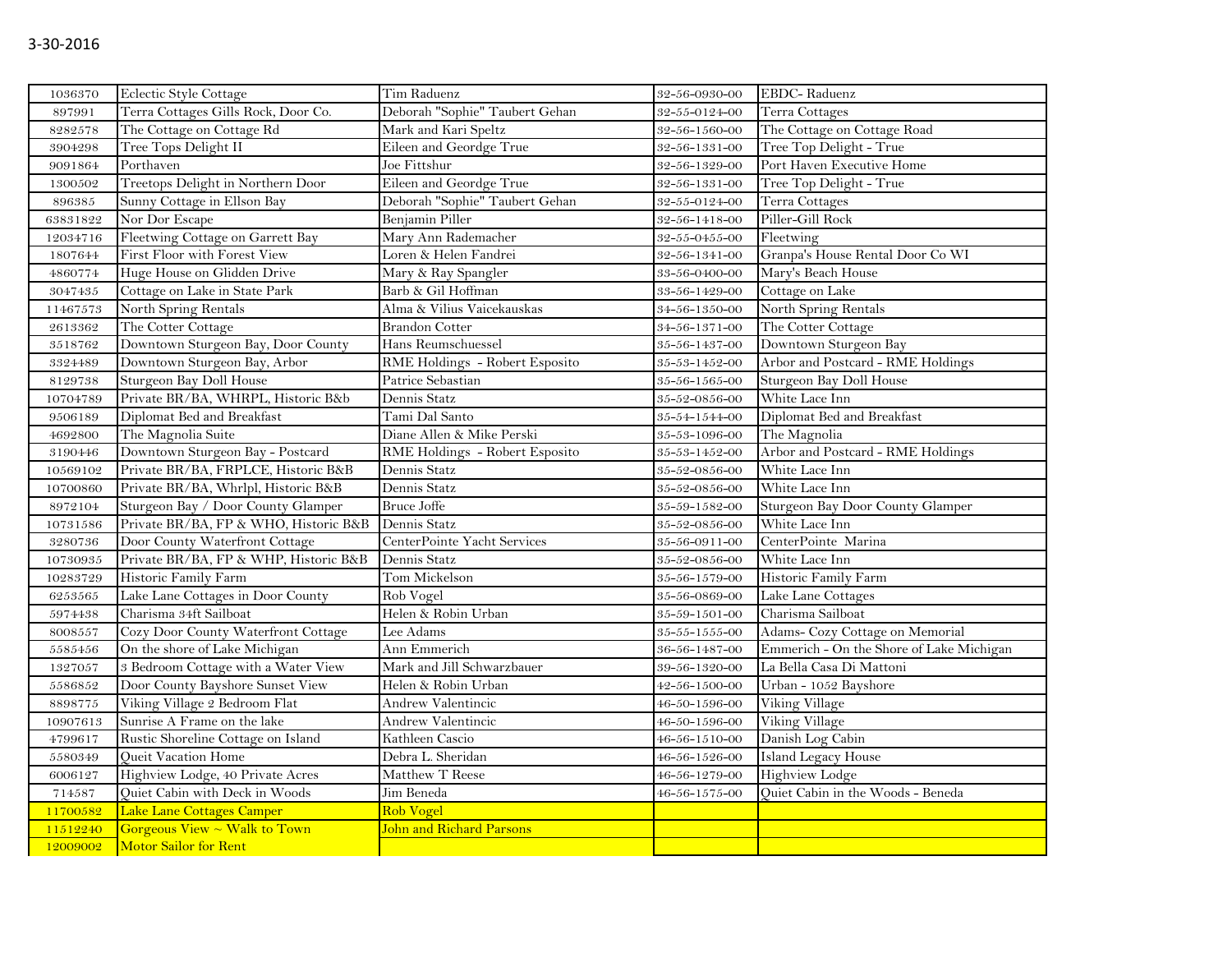## 3-30-2016

| 10943813 | Not Door County Comes up in Door County Search |
|----------|------------------------------------------------|
| 7476396  | Not Door County Comes up in Door County Search |
| 1075853  | Not Door County Comes up in Door County Search |
| 443694   | Not Door County Comes up in Door County Search |
| 11010408 | Not Door County Comes up in Door County Search |
| 6313367  | Not Door County Comes up in Door County Search |
| 6693529  | Not Door County Comes up in Door County Search |
| 1471844  | Not Door County Comes up in Door County Search |

| <b>MUNI</b>    |                       | # of Airbnb Properties     |    |
|----------------|-----------------------|----------------------------|----|
| $\mathfrak{D}$ | <b>Baileys Harbor</b> | 5                          |    |
| 6              | Clay Banks            |                            |    |
| 8              | Town of Egg Harbor    | 6                          |    |
| 9              | Village of Egg Harbor | $\overline{5}$             |    |
| 11             | Ephraim               | 3                          |    |
| 12             | Gibraltar             | 4                          |    |
| 14             | Town of Forestville   | 1                          |    |
| 15             | Town of Jacksonport   |                            |    |
| 27             | Nasewaupee            | $\boldsymbol{\mathcal{S}}$ |    |
| 32             | <b>Liberty Grove</b>  | 18                         |    |
| 33             | Sevastopol            | $\mathfrak{2}$             |    |
| 34             | Sister Bay            | $\mathfrak{D}$             |    |
| 35             | City of Sturgeon Bay  | 17                         |    |
| 36             | Town of Sturgeon Bay  |                            |    |
| 39             | Gardner               |                            |    |
| 42             | Union                 |                            |    |
| 46             | Washinton Island      | 6                          | 77 |
|                | NOT IN DOOR COUNTY    | 8                          |    |
|                | <b>UNPERMITTED</b>    | 3                          |    |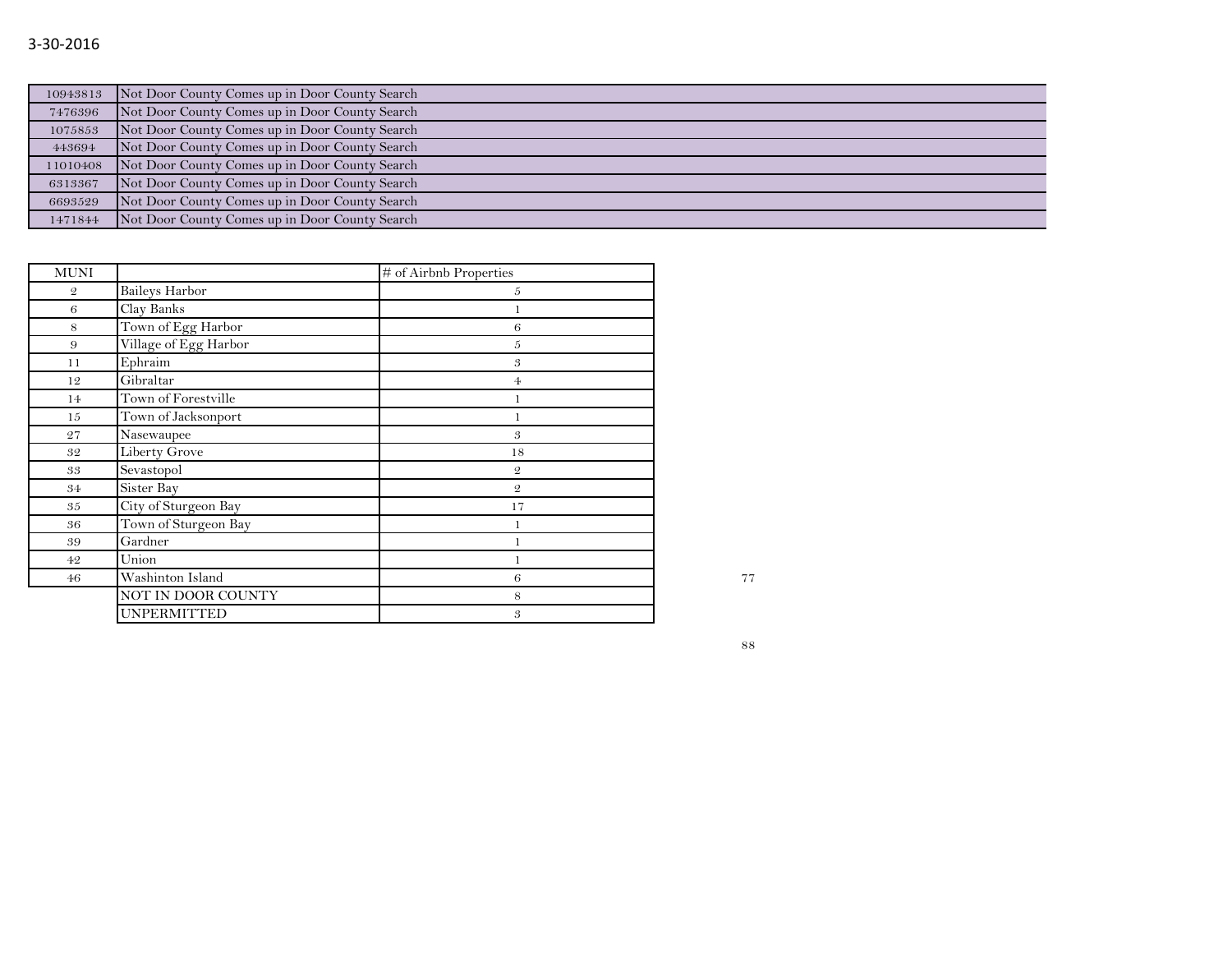| <b>Notes</b>                                                        | <b>MUNI</b>    |
|---------------------------------------------------------------------|----------------|
|                                                                     | $\mathfrak{D}$ |
|                                                                     | $\overline{2}$ |
|                                                                     | $\mathfrak{D}$ |
|                                                                     | $\mathcal{Q}$  |
|                                                                     | $\mathfrak{D}$ |
|                                                                     | 6              |
|                                                                     |                |
| permitted for two units - owner is hedging bets with three listings | 8              |
| permitted for two units - owner is hedging bets with three listings | 8              |
|                                                                     | 8              |
|                                                                     |                |
| permitted for two units - owner is hedging bets with three listings | 8              |
|                                                                     | 8              |
|                                                                     | 8              |
|                                                                     | 9              |
|                                                                     | 9              |
|                                                                     | 9              |
|                                                                     | 9              |
| unable to track down owner info - wholesaler                        | 9              |
| permitted for 7                                                     | 11             |
| permitted for 3                                                     | 11             |
| permitted for $3$                                                   | 11             |
|                                                                     | 12             |
|                                                                     | 12             |
|                                                                     | 12             |
|                                                                     | 12             |
|                                                                     | 14             |
|                                                                     | 15             |
|                                                                     | 27             |
|                                                                     | 27             |
|                                                                     | 27             |
|                                                                     | 32             |
| permitted for three units                                           | 32             |
|                                                                     | 32             |
| permitted for three units                                           | 32             |
| permitted for eighteen - six units listed on Airbnb                 | 32             |
| permitted for three units                                           | 32             |
|                                                                     | 32             |
| permitted for five units                                            | 32             |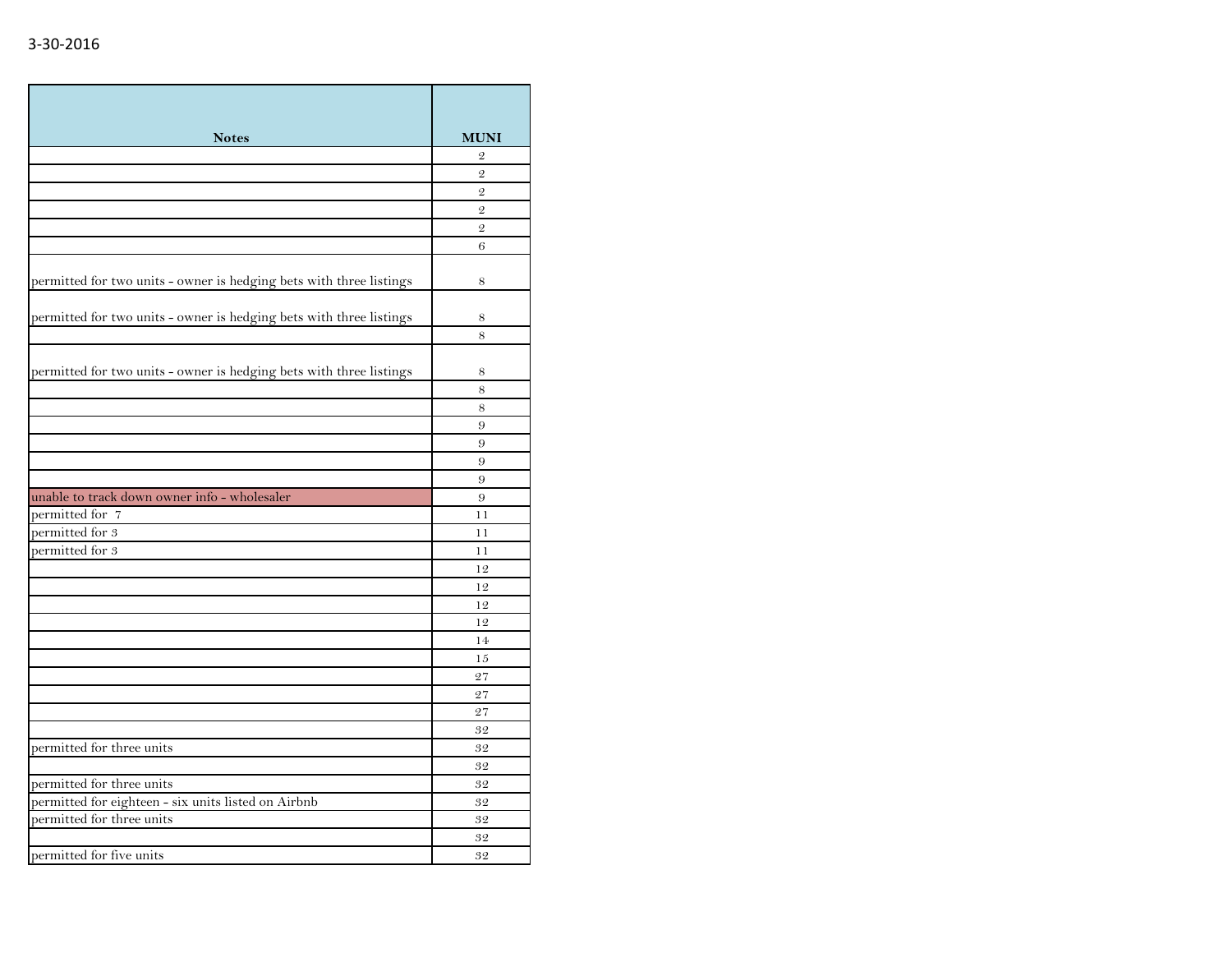|                                                     | 32 |
|-----------------------------------------------------|----|
| permitted for five units                            | 32 |
|                                                     | 32 |
| permitted for two units                             | 32 |
|                                                     | 32 |
| Permitted for two units                             | 32 |
| permitted for five units                            | 32 |
|                                                     | 32 |
|                                                     | 32 |
|                                                     | 32 |
|                                                     | 33 |
|                                                     | 33 |
|                                                     | 34 |
|                                                     | 34 |
|                                                     | 35 |
| Permitted for two units                             | 35 |
|                                                     | 35 |
| permitted for eighteen - six units listed on Airbnb | 35 |
| permitted for six units                             | 35 |
|                                                     | 35 |
| Permitted for two units                             | 35 |
| permitted for eighteen - six units listed on Airbnb | 35 |
| permitted for eighteen - six units listed on Airbnb | 35 |
|                                                     | 35 |
| permitted for eighteen - six units listed on Airbnb | 35 |
| permitted for three units                           | 35 |
| permitted for eighteen - six units listed on Airbnb | 35 |
|                                                     | 35 |
|                                                     | 35 |
|                                                     | 35 |
|                                                     | 35 |
|                                                     | 36 |
|                                                     | 39 |
|                                                     | 42 |
| permitted for 13                                    | 46 |
| permitted for 13                                    | 46 |
|                                                     | 46 |
|                                                     | 46 |
|                                                     | 46 |
|                                                     | 46 |
|                                                     |    |
|                                                     |    |
|                                                     |    |